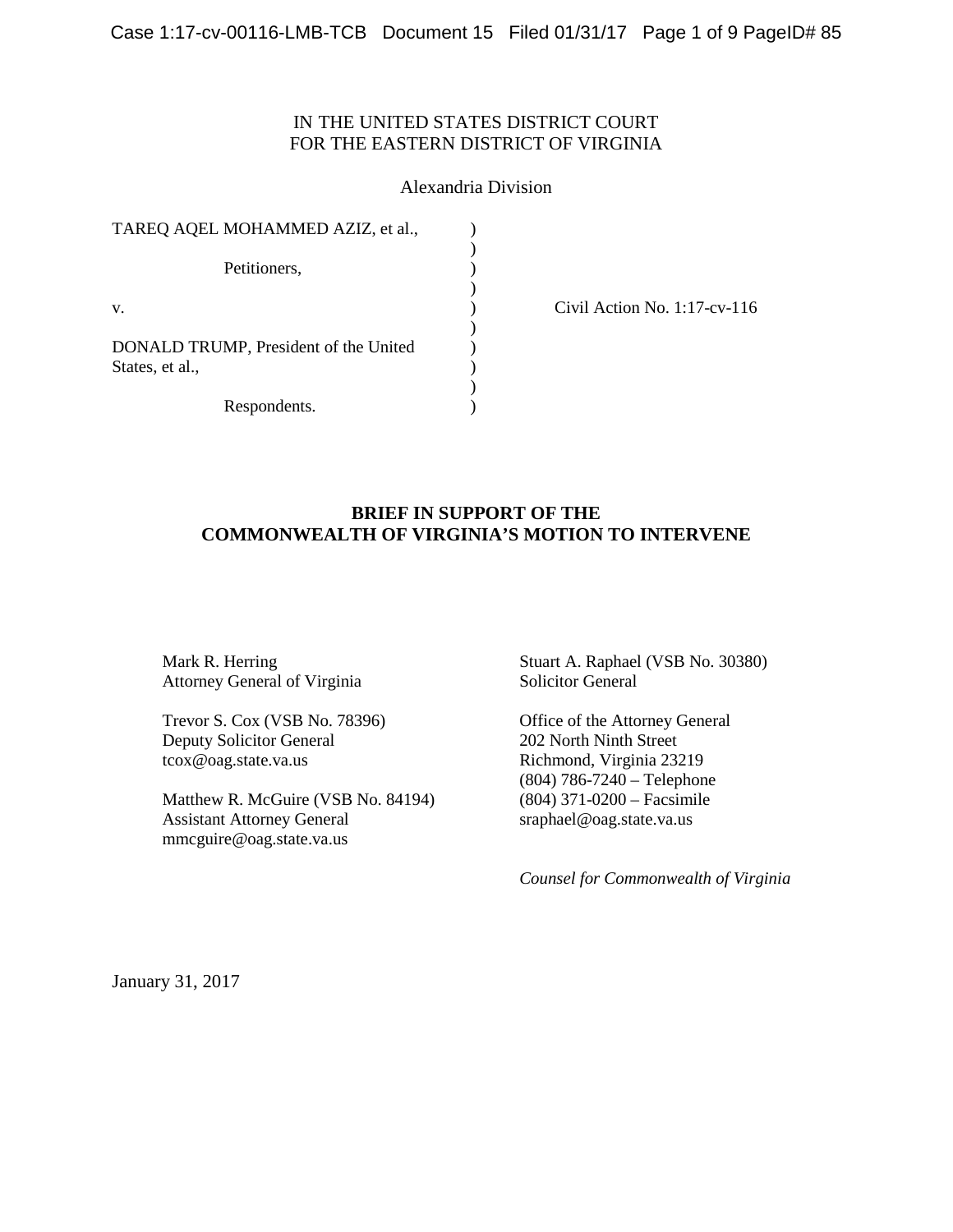On January 27, 2017, President Donald J. Trump signed an Executive Order entitled "Protecting the Nation from Foreign Terrorist Entry into the United States" (the "Executive Order"). That order immediately led to the violation of the constitutional and statutory rights of numerous residents of the United States. Because innumerable Virginia residents have been and will continue to be subjected to degrading and unlawful treatment under the Executive Order, the Commonwealth is compelled to intervene in this case. It is well recognized that a State has a quasi-sovereign interest "in assuring that the benefits of the federal system are not denied to its general population."[1](#page-1-0) Here, the Commonwealth has an overriding interest in "the well-being of its" lawful permanent residents as well as residents who have been living, working, and attending school under valid visas.<sup>[2](#page-1-1)</sup> Intervention therefore is required so that the Commonwealth can both protect its own sovereign interests and vindicate its residents' civil rights.<sup>[3](#page-1-2)</sup> Because no existing party adequately represents Virginia's fundamental interest in this case and no party will be prejudiced by permitting intervention at this early stage of the litigation, the Commonwealth's motion to intervene should be granted.

#### **STATEMENT OF FACTS**

Respondents have applied the Executive Order to individuals with lawful permanent resident status, to persons with valid student and work visas, and to individuals who would seek asylum in the United States.<sup>[4](#page-1-3)</sup> The Executive Order provides, in pertinent part:

<span id="page-1-0"></span> <sup>1</sup> *Alfred L. Snapp & Son v. Puerto Rico*, 458 U.S. 592, 608 (1982).

<span id="page-1-1"></span> $^{2}$  *Id.* at 602.

<span id="page-1-2"></span><sup>3</sup> *See New York v. Town of Wallkill*, No. 01-Civ-0364, 2001 U.S. Dist. LEXIS 13364, at \*5 (S.D.N.Y. Mar. 16, 2001) ("Based on this premise, courts of appeals and district courts routinely have permitted states to use the basic law enforcement tool of *parens patriae* litigation to seek remedies for civil rights violations.").

<span id="page-1-3"></span> $4$  Section 5 of the Executive Order suspends the U.S. Refugee Admissions Program for 120 days, indefinitely bars the admission of Syrian refugees, caps the number of refugees at 50,000 for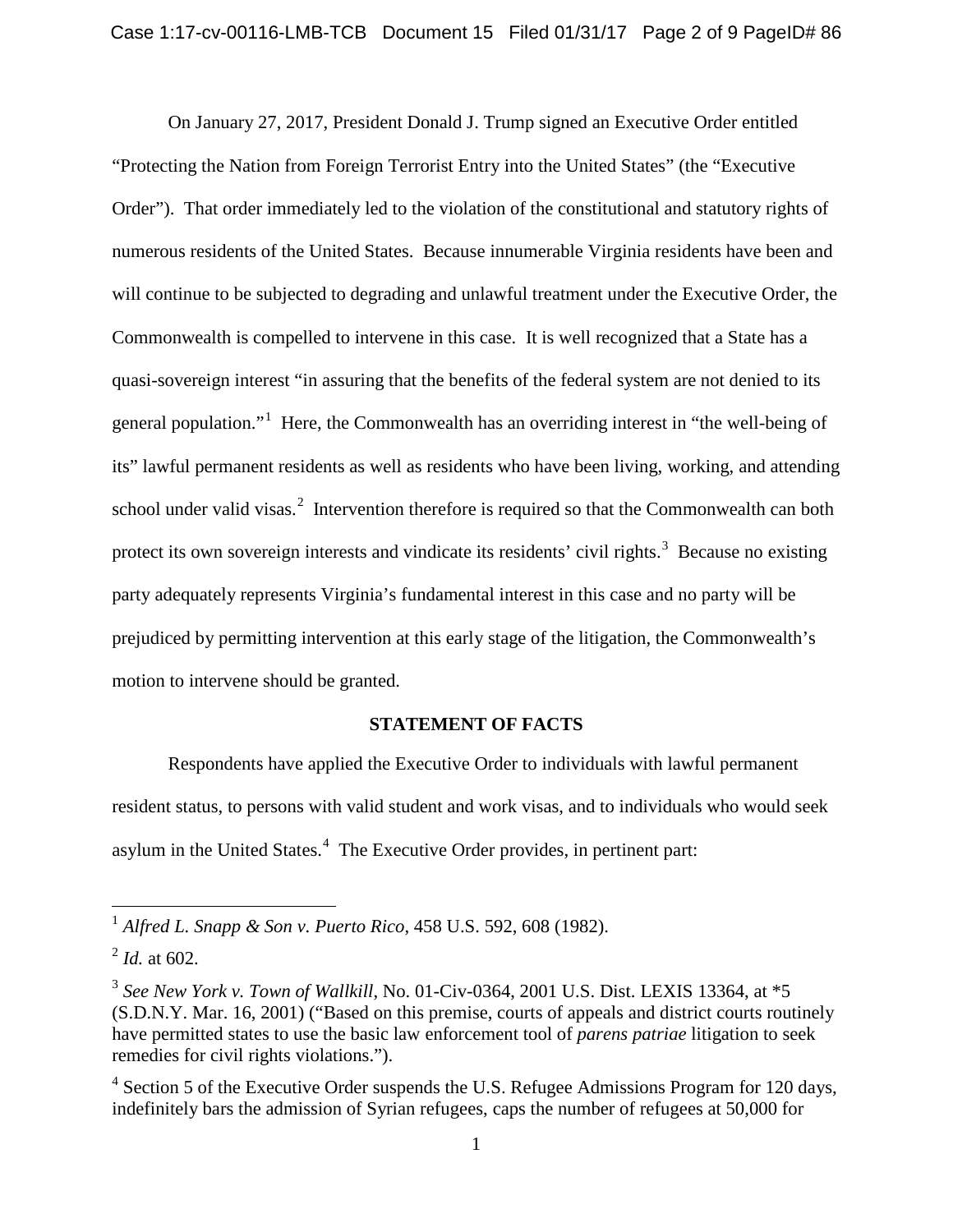**Sec. 3. Suspension of Issuance of Visas and Other Immigration Benefits to Nationals of Countries of Particular Concern.** (a) The Secretary of Homeland Security, in consultation with the Secretary of State and the Director of National Intelligence, shall immediately conduct a review to determine the information needed from any country to adjudicate any visa, admission, or other benefit under the INA (adjudications) in order to determine that the individual seeking the benefit is who the individual claims to be and is not a security or public-safety threat.

(b) The Secretary of Homeland Security, in consultation with the Secretary of State and the Director of National Intelligence, shall submit to the President a report on the results of the review described in subsection (a) of this section, including the Secretary of Homeland Security's determination of the information needed for adjudications and a list of countries that do not provide adequate information, within 30 days of the date of this order. The Secretary of Homeland Security shall provide a copy of the report to the Secretary of State and the Director of National Intelligence.

(c) To temporarily reduce investigative burdens on relevant agencies during the review period described in subsection (a) of this section, to ensure the proper review and maximum utilization of available resources for the screening of foreign nationals, and to ensure that adequate standards are established to prevent infiltration by foreign terrorists or criminals, pursuant to section 212(f) of the INA, 8 U.S.C. 1182(f), I hereby proclaim that the immigrant and nonimmigrant entry into the United States of aliens from countries referred to in section  $217(a)(12)$  of the INA, 8 U.S.C. 1187(a)(12), would be detrimental to the interests of the United States, and I hereby suspend entry into the United States, as immigrants and nonimmigrants, of such persons for 90 days from the date of this order (excluding those foreign nationals traveling on diplomatic visas, North Atlantic Treaty Organization visas, C-2 visas for travel to the United Nations, and G-1, G-2, G-3, and G-4 visas).

. . .

 $\overline{a}$ 

(g) Notwithstanding a suspension pursuant to subsection (c) of this section or pursuant to a Presidential proclamation described in subsection (e) of this section, the Secretaries of State and Homeland Security may, on a case-by-case basis, and when in the

2017, and allows for "case-by-case" exceptions such as "when the person is a religious minority in his country of nationality facing religious persecution."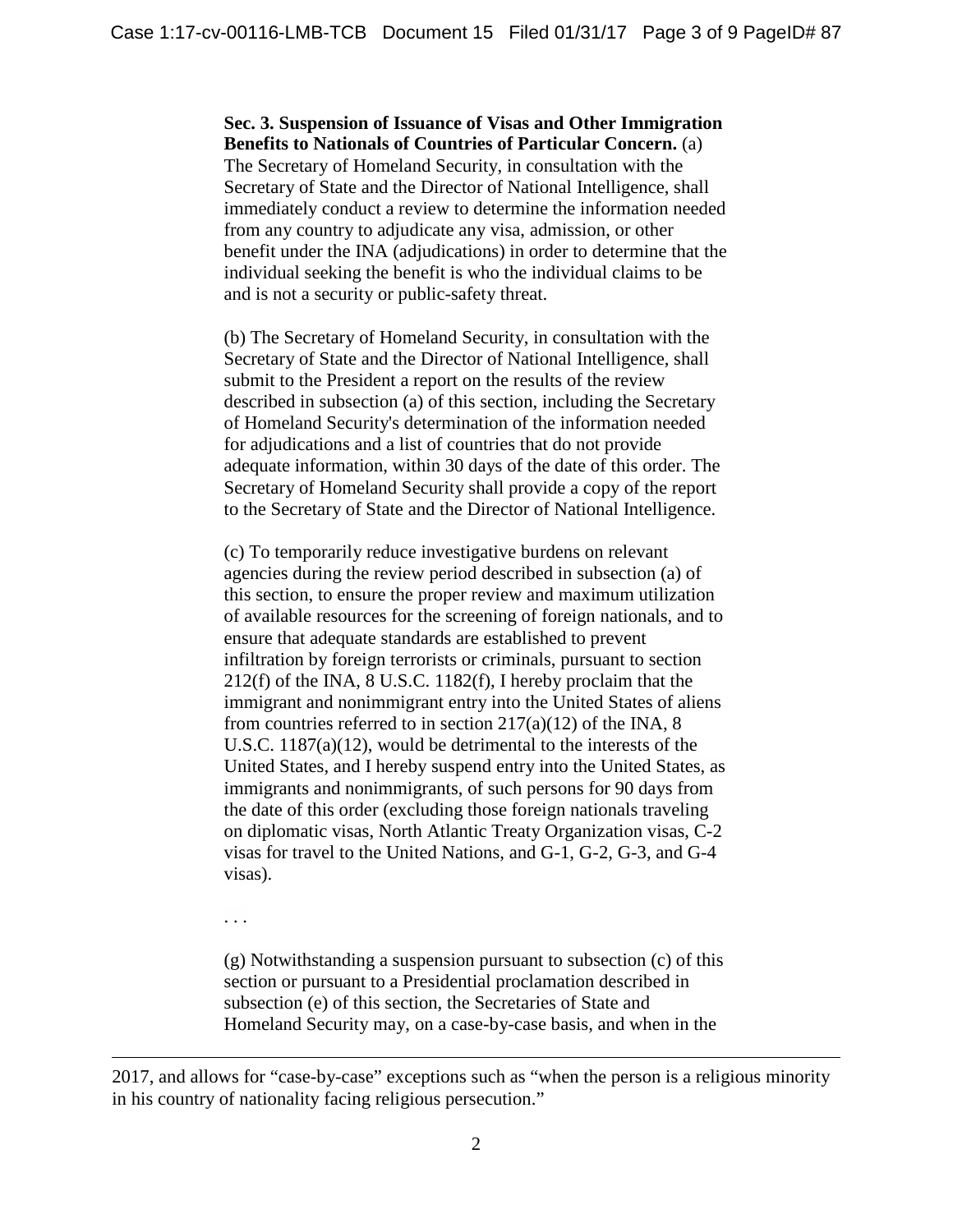national interest, issue visas or other immigration benefits to nationals of countries for which visas and benefits are otherwise blocked.

Section 3 effectively bans anyone from Iran, Iraq, Syria, Sudan, Libya, Yemen, and Somalia from entering the United States for the next 90 days unless they are U.S. citizens or "foreign nationals traveling on diplomatic visas, North Atlantic Treaty Organization visas, C-2 visas for travel to the United Nations, and G-1, G-2, G-3, and G-4 visas." Critically absent from that list are legal permanent residents, as well as persons possessing J-2 visas, H-1B visas, student visas, and visitor visas.

After President Trump signed the Executive Order, numerous individuals legally traveling to the United States were detained in airports worldwide.<sup>[5](#page-3-0)</sup> The named petitioners in this case are two legal permanent residents, Tareq Aqel Mohammed Aziz and Ammar Aqel Mohammed Aziz, who were detained at the Washington-Dulles International Airport when they landed on January 28, 2017. $<sup>6</sup>$  $<sup>6</sup>$  $<sup>6</sup>$  CBP has declined to release information about the number of</sup> persons it has detained, but the petition alleges that at least 50 to 60 other legal permanent residents were likewise detained at Dulles.<sup>[7](#page-3-2)</sup> This Court granted a temporary restraining order on January 28, 2017, ordering that "respondents shall permit lawyers access to all legal permanent residents being detained at Dulles" and that "respondents are forbidden from removing petitioners . . . for a period of 7 days."<sup>[8](#page-3-3)</sup> The amended petition filed on January 30, 2017 states that the Petitioners "were handcuffed, detained, forced to sign papers that they neither read nor

<span id="page-3-0"></span> 5 Liam Stack, *Trump's Executive Order on Immigration: What We Know and What We Don't*, N.Y. Times (Jan. 29, 2017) ("The immigration ban unleashed chaos on the immigration system and in airports in the United States and overseas . . . ."),

[https://www.nytimes.com/2017/01/29/us/trump-refugee-ban-muslim-executive-order.html.](https://www.nytimes.com/2017/01/29/us/trump-refugee-ban-muslim-executive-order.html)

<span id="page-3-1"></span> $6$  Pet. for Writ of Habeas Corpus  $\P$  1, ECF No. 1.

<span id="page-3-2"></span> $^{7}$  *Id.*  $\P$  2.

<span id="page-3-3"></span><sup>8</sup> Temporary Restraining Order at 1, ECF No. 3.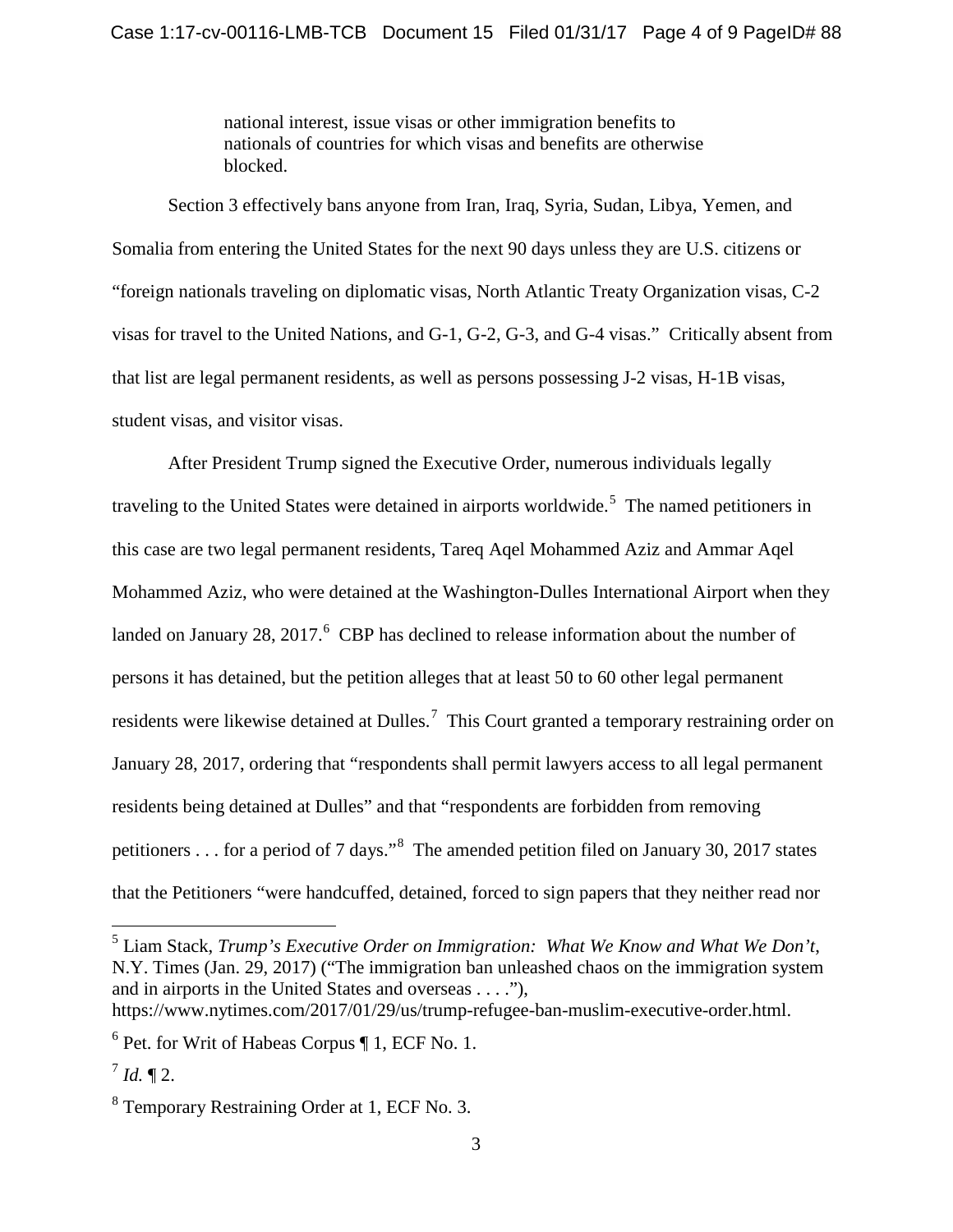understood, and then placed onto a return flight to Ethiopia just two and a half hours after their landing."<sup>[9](#page-4-0)</sup> The Respondents also never allowed "arriving immigrants access to legal counsel."<sup>[10](#page-4-1)</sup>

But the full extent of the Executive Order's impact remains unclear. Because the government has not complied fully and transparently with this Court's TRO, the Commonwealth has been hindered in its ability to identify the Virginia residents who have been detained at Dulles, moved to an immigration detention facility, or removed from the country.

Additionally, Virginia public universities and their administration, faculty, students, and families are being harmed by the Executive Order. For example, Virginia Tech obtains H-1B visas for faculty members and has a number of employees on such visas. After the January 27 Executive Order, employees from those countries can no longer enter (or exit) the United States. Virginia Commonwealth University has approximately 100 to 150 students who will be unable to reenter the United States to continue their education (or, alternatively, leave to visit their families).<sup>[11](#page-4-2)</sup> Students who are unable to perform their course of study because they are denied entry to the United States will cease paying tuition, causing fiscal harm to Virginia's colleges and universities. Faculty members and other educational personnel who are lawful permanent residents or visa holders but covered by the Executive Order are likewise unable to reenter or exit the United States, interfering with their employment relations and disrupting the operation of Virginia's colleges and universities. Faculty members at several Virginia universities likely will be forced to forfeit their grant moneys if they are unable to travel.

In sum, there are countless residents of the Commonwealth—people who live in Virginia,

<span id="page-4-0"></span> $<sup>9</sup>$  Am. Pet. ¶ 7.</sup>

<span id="page-4-1"></span><sup>&</sup>lt;sup>10</sup> *Id.* ¶ 4. Respondents claimed on January 31, 2017 that they had complied with this Court's order.

<span id="page-4-2"></span> $11$  VCU also has a campus based in Qatar. The university's educational programs rely on students and faculty from Qatar being able to travel to Richmond, Virginia.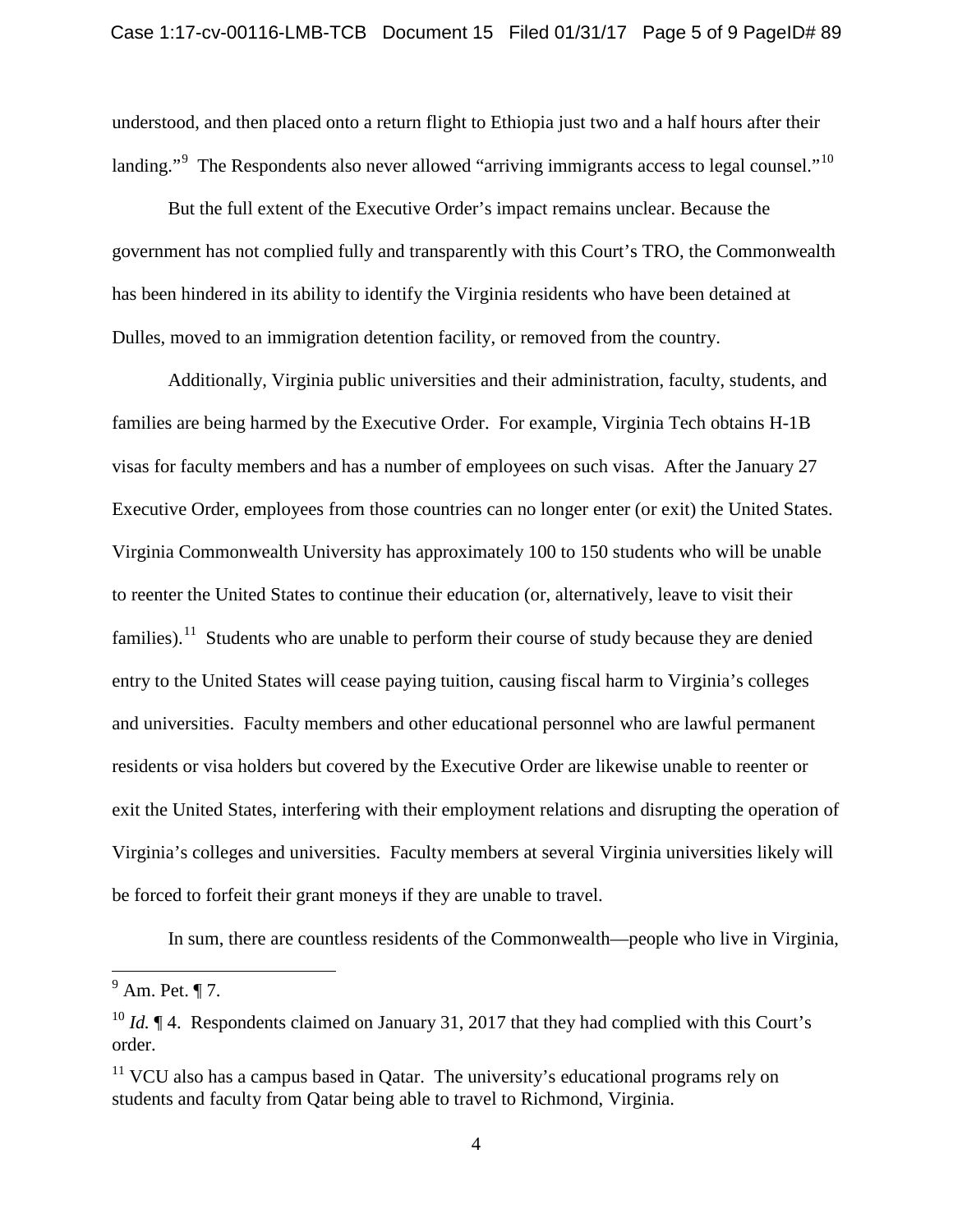who work in Virginia, or who attend school in Virginia—whose lives and livelihoods have been and will be irreparably disrupted by the January 27 Executive Order.

### **ARGUMENT**

# **I. The Commonwealth satisfies the requirements to intervene as a matter of right under Rule 24(a).**

Federal Rule of Civil Procedure 24(a) provides that "the court must permit anyone to intervene who . . . claims an interest relating to the property or transaction that is the subject of the action, and is so situated that disposing of the action may as a practical matter impair or impede the movant's ability to protect its interest, unless existing parties adequately represent that interest." Would-be intervenors must show: "(1) an interest in the subject matter of the action; (2) that the protection of this interest would be impaired because of the action; and (3) that the applicant's interest is not adequately represented by existing parties to the litigation."<sup>12</sup> The Commonwealth satisfies each requirement.<sup>[13](#page-5-1)</sup>

First, the Commonwealth has a substantial legal interest in this case. Virginia has a quasi-sovereign interest as *parens patriae* "in the health and well-being—both physical and economic—of its residents in general."[14](#page-5-2) Here, the unconstitutional January 27 Executive Order irreparably harms residents of the Commonwealth who have been or will be denied access to their homes, their jobs, their families, and their education. Virginia has an independent interest in protecting its public universities from the academic disruption and fiscal impacts caused when students on academic visas are unable to continue their education (and stop paying their tuition), and when faculty and other personnel holding work visas or permanent-residence status cannot

<span id="page-5-0"></span> <sup>12</sup> *Teague v. Bakker*, 931 F.2d 259, 260-61 (4th Cir. 1991).

<span id="page-5-1"></span><sup>&</sup>lt;sup>13</sup> The Commonwealth's motion plainly is timely under Rule 24(a), having been filed within 3 days of the initial petition.

<span id="page-5-2"></span><sup>14</sup> *Alfred L. Snapp & Son*, 458 U.S. at 607.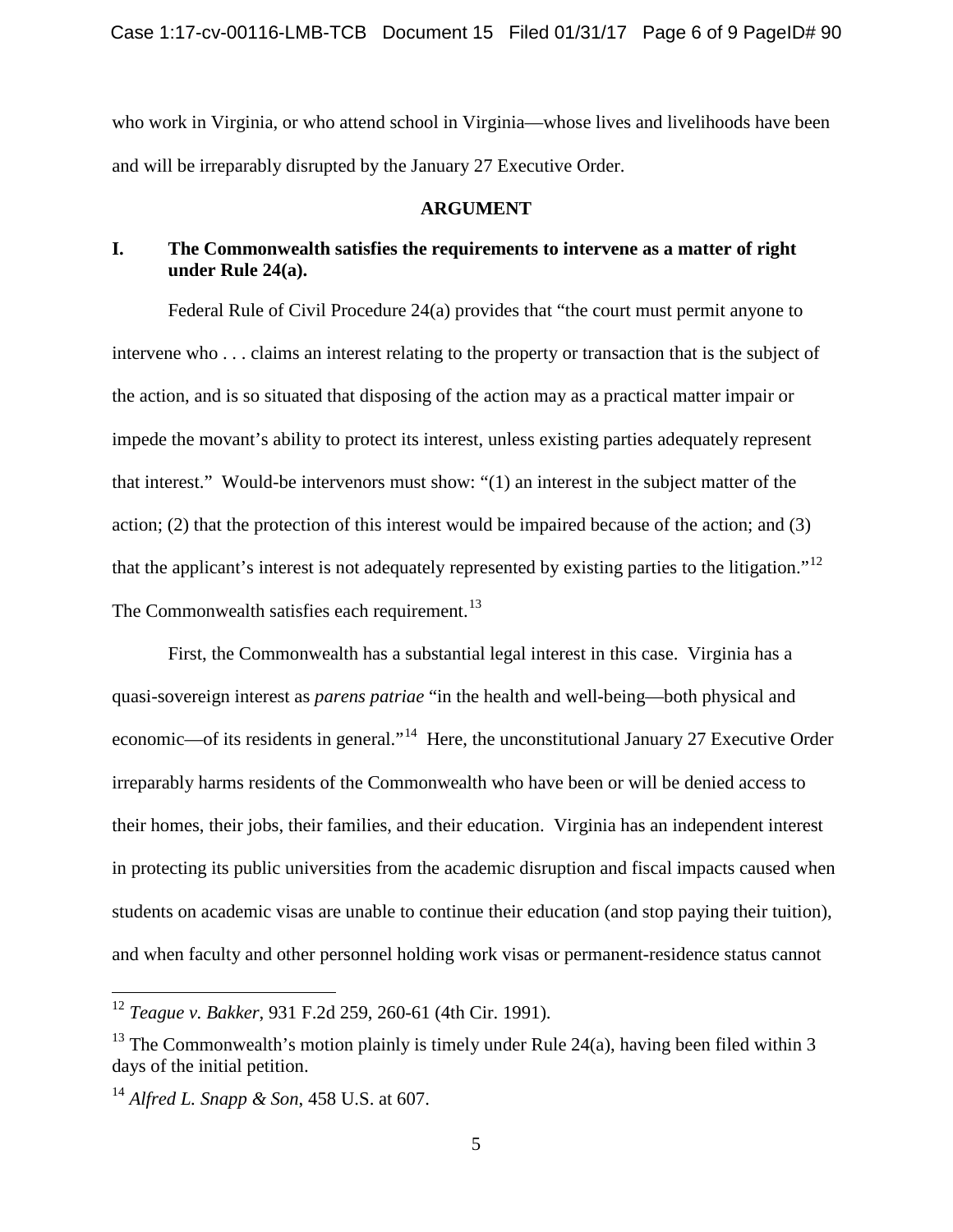enter or leave the country.

Second, the Commonwealth's ability to protect its critical interests will be impaired if intervention is denied. While Petitioners have identified various constitutional issues with respect to those persons who are being detained without counsel at Dulles Airport, the problems with the January 27 Executive Order extend beyond Dulles. In the process of resolving the urgent, emerging issues at Dulles, the Court also will be considering the constitutional infirmities of the January 27 Executive Order. Doing so without affording the Commonwealth the opportunity to litigate additional reasons why the January 27 Executive Order should be enjoined would prejudice Virginia in a later case.

Third, the Commonwealth easily satisfies the "minimal" requirement that its interests are inadequately represented by existing parties to the case.<sup>15</sup> Petitioners are rightly focused on the individuals illegally removed from the United States, or detained at Dulles, including those who have been denied access to counsel in violation of the TRO. The Commonwealth too desires that those individuals' constitutional rights be respected. In addition to those individuals, the Commonwealth also seeks relief on behalf of all residents of the Commonwealth whose lives have been thrown into turmoil by the January 27 Executive Order.

# **II. Alternatively, the Court should permit the Commonwealth to intervene under Rule 24(b).**

Under Rule 24(b), "the court may permit anyone to intervene who . . . has a claim or defense that shares with the main action a common question of law or fact." "[T]he movant must satisfy three requirements: (1) the motion is timely; (2) the existence of a shared question of law

<span id="page-6-0"></span> <sup>15</sup> *Teague*, 931 F.2d at 262 (citing *Trbovich v. United Mine Workers*, 404 U.S. 528, 538 n.10 (1972)). *See also JLS, Inc. v. Pub. Servs. Comm'n of W. Va.*, 321 F. App'x 286, 290 (4th Cir 2009) ("[W]hen a governmental agency's interests appear aligned with those of a particular private group at a particular moment in time, 'the government's position is defined by the public interest, [not simply] the interests of a particular group of citizens.'") (citation omitted).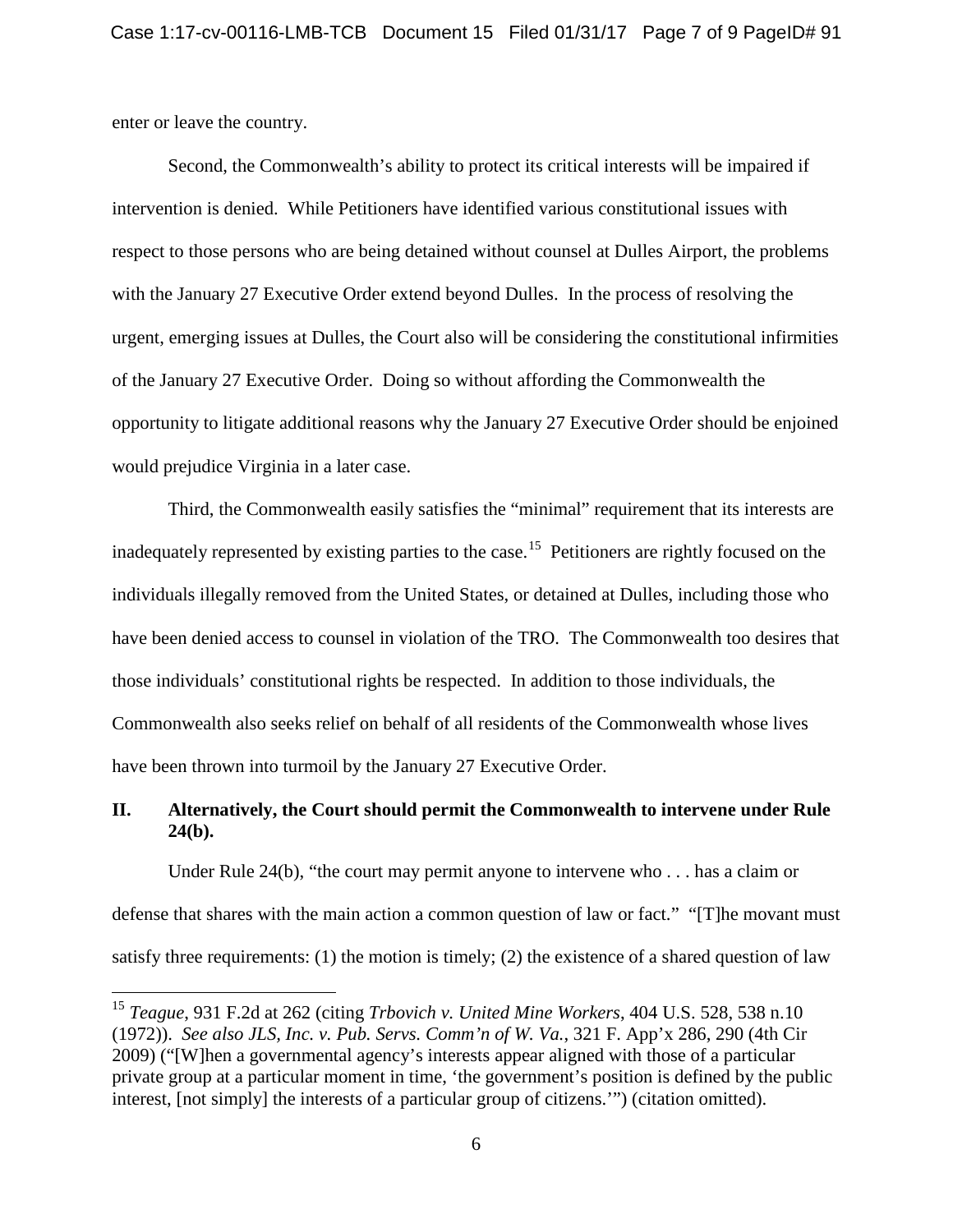or fact in common with the main action; and (3) no undue delay or prejudice to the existing parties will result from the intervention."<sup>[16](#page-7-0)</sup> "[L]iberal intervention is desirable to dispose of as much of a controversy 'involving as many apparently concerned persons as is compatible with efficiency and due process. $17 \text{°}$  $17 \text{°}$  "The principal consideration . . . is 'whether the intervention will unduly delay or prejudice the adjudication of the rights of the original parties."<sup>[18](#page-7-2)</sup>

As previously explained, the Commonwealth's motion to intervene has been timely filed and addresses the same legal question (whether the January 27 Executive Order is constitutional) and involves similar facts (the status of individuals who have the legal right to be in the United States but are being denied admission or detained). The Commonwealth's motion to intervene comes on the second business day after plaintiffs' petition was filed. Consequently, no party will be prejudiced nor will the case be delayed.

#### **CONCLUSION**

For the reasons stated, the Commonwealth's motion to intervene as a plaintiff should be granted.

Respectfully submitted,

### COMMONWEALTH OF VIRGINIA,

 $By:$ Stuart A. Raphael (VSB No. 30380) Solicitor General

> Office of the Attorney General 202 North Ninth Street Richmond, Virginia 23219

<span id="page-7-0"></span> <sup>16</sup> *United States v. North Carolina*, No. 1:16CV425, 2016 U.S. Dist. LEXIS 174103, at \*9 (M.D.N.C. Dec. 16, 2016).

<span id="page-7-1"></span><sup>17</sup> *Feller v. Brock*, 802 F.2d 722, 729 (4th Cir. 1986).

<span id="page-7-2"></span><sup>18</sup> *U.S. Postal Serv. v. Brennan*, 579 F.2d 188, 191 (2d Cir. 1978).